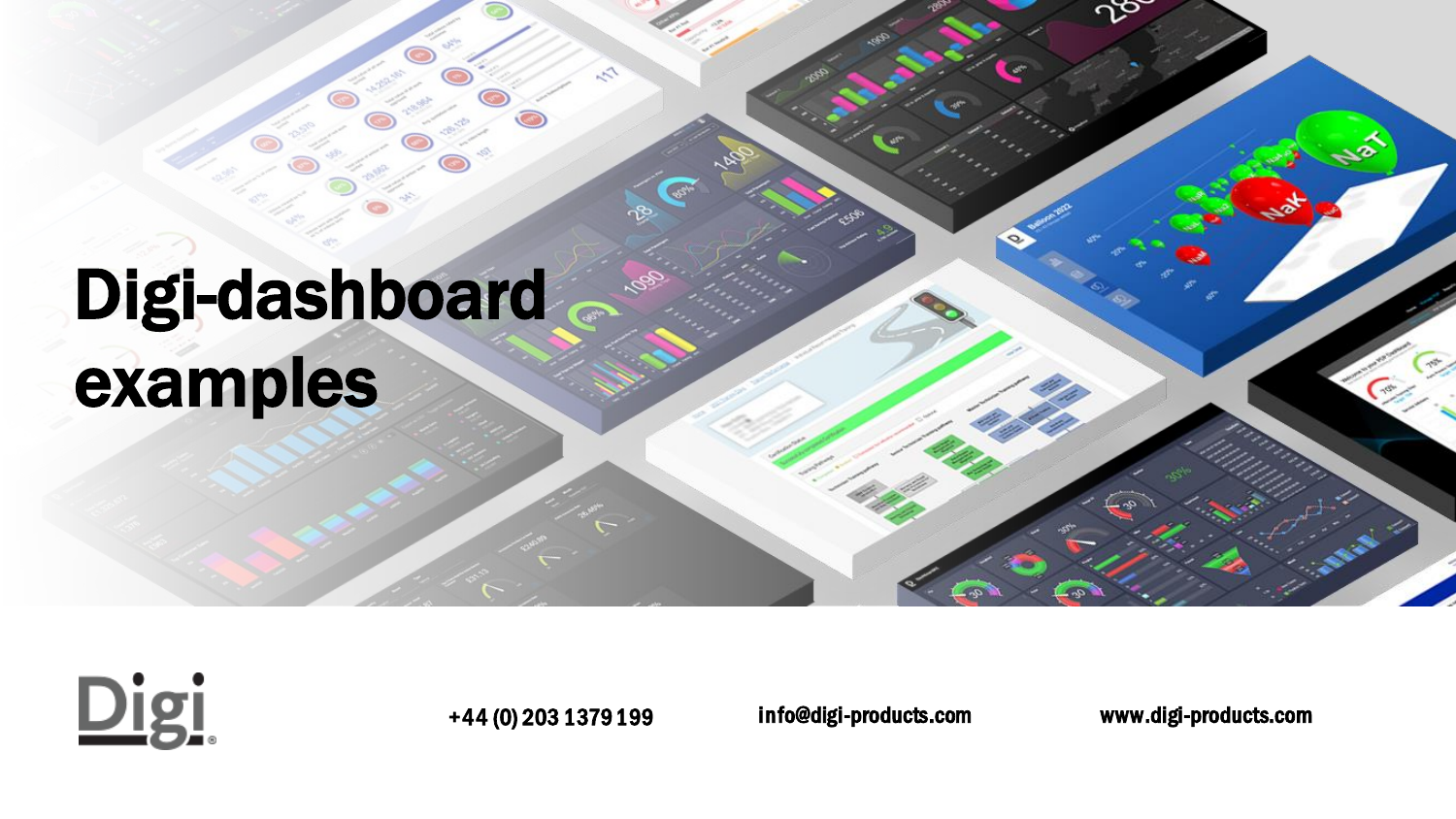### Neon Dashboard

Pushing chart customisation to the extreme, we developed some excellent charting options to inspire our clients.

[View example](https://www.digi-kpi.com/dashboard/) 



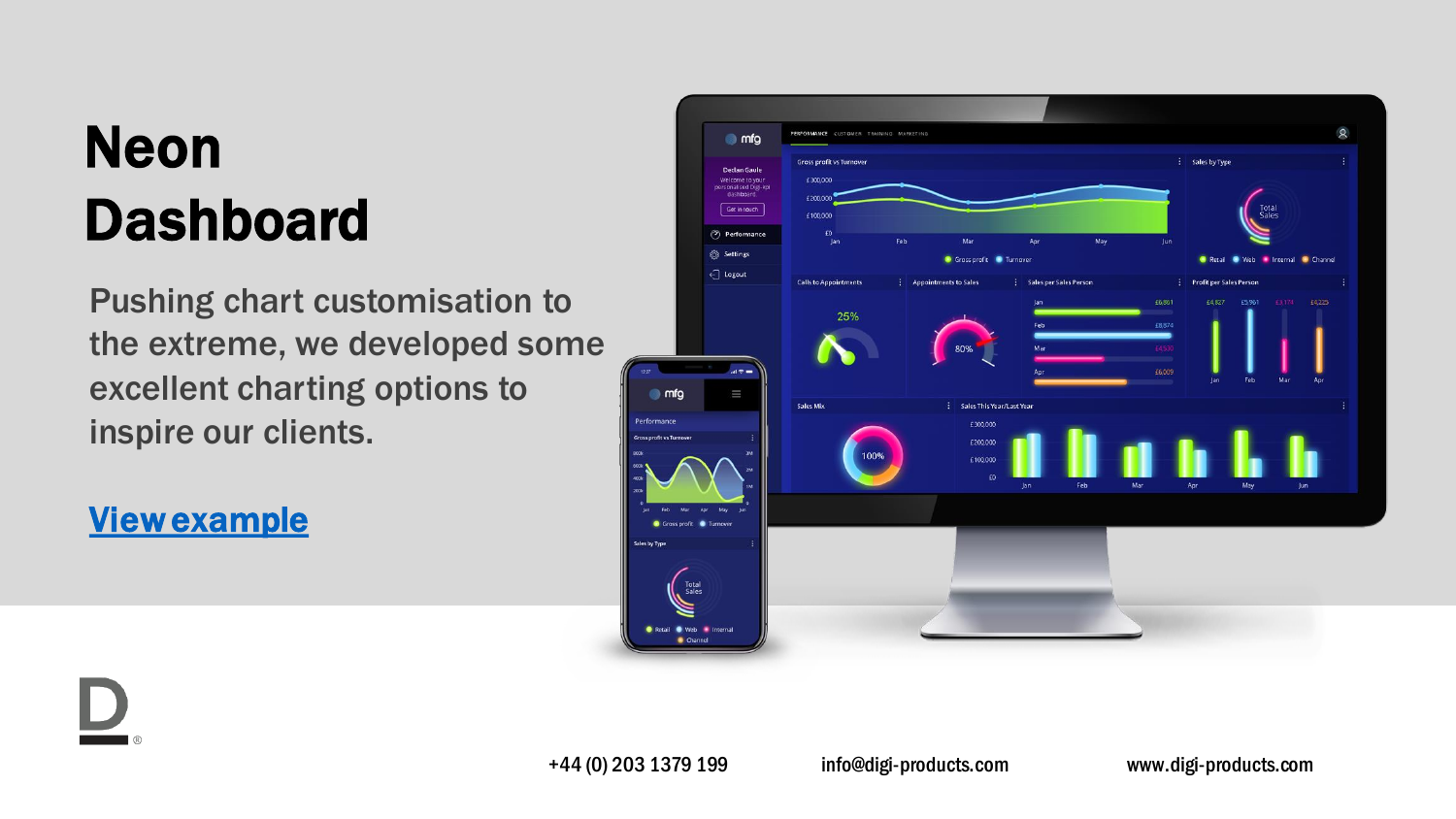### **QuickBooks** Dashboard

This example demonstrates how we can connect to QuickBooks API and quickly show the KPIs that matter.



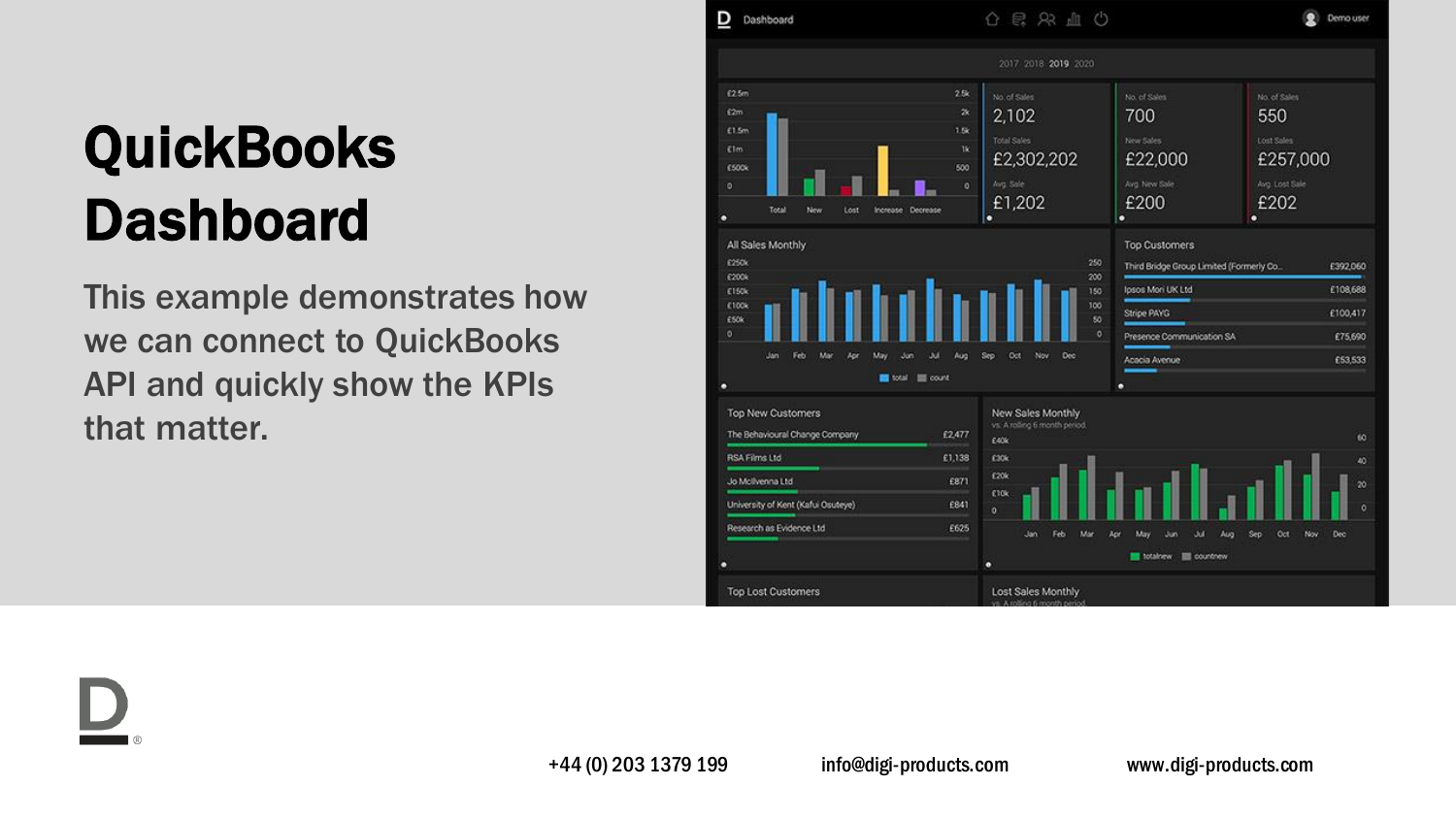### Digi-kpi Dashboard

Built within Digi-kpi, this dashboard allows you to quickly arrange charts, import data and lots more.

### [View example](https://www.digi-kpi.com/d/dashboardKC)

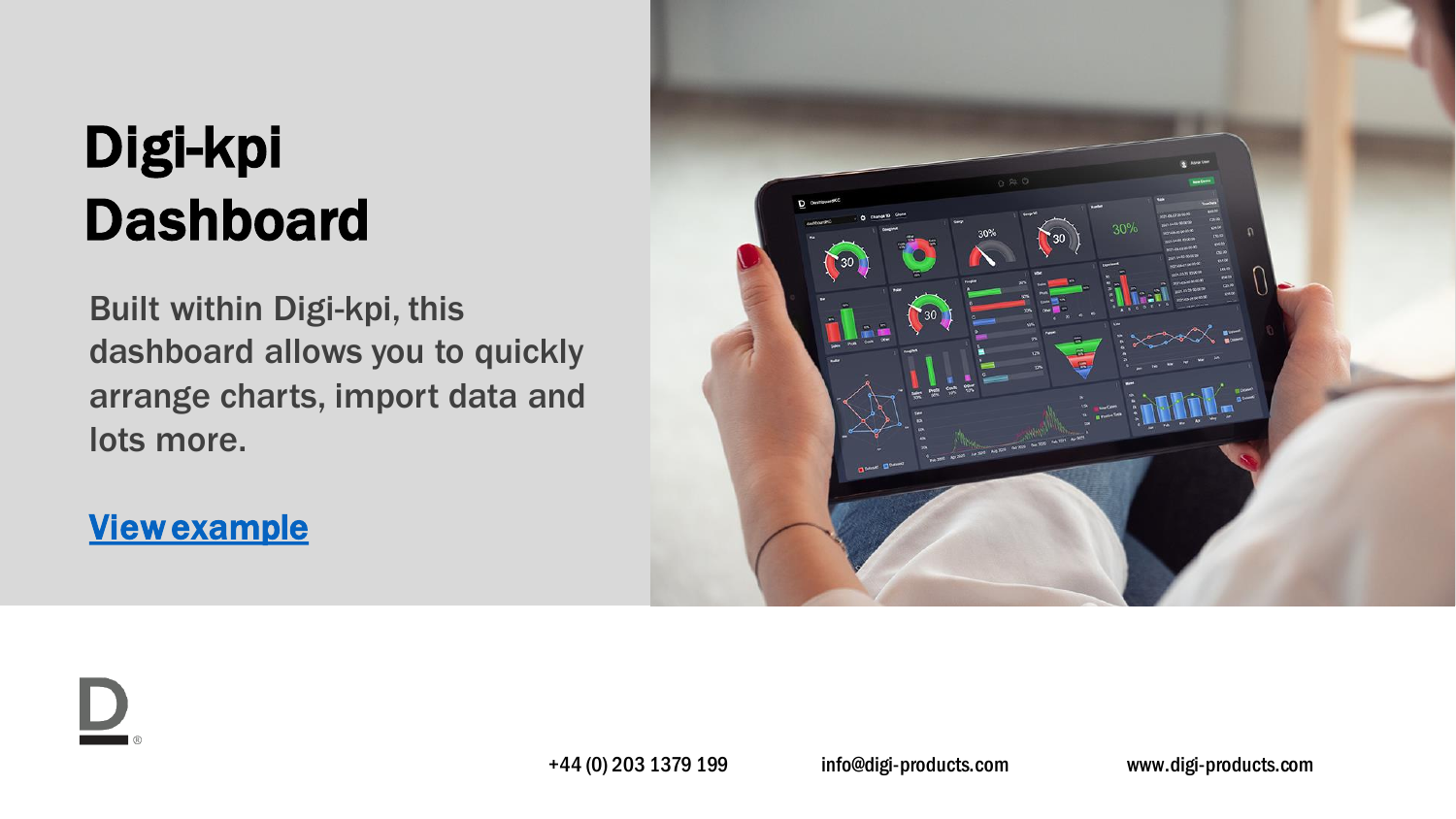## Early 3D Concept

This simple example demonstrates some faux 3D chart visuals that are built for performance.



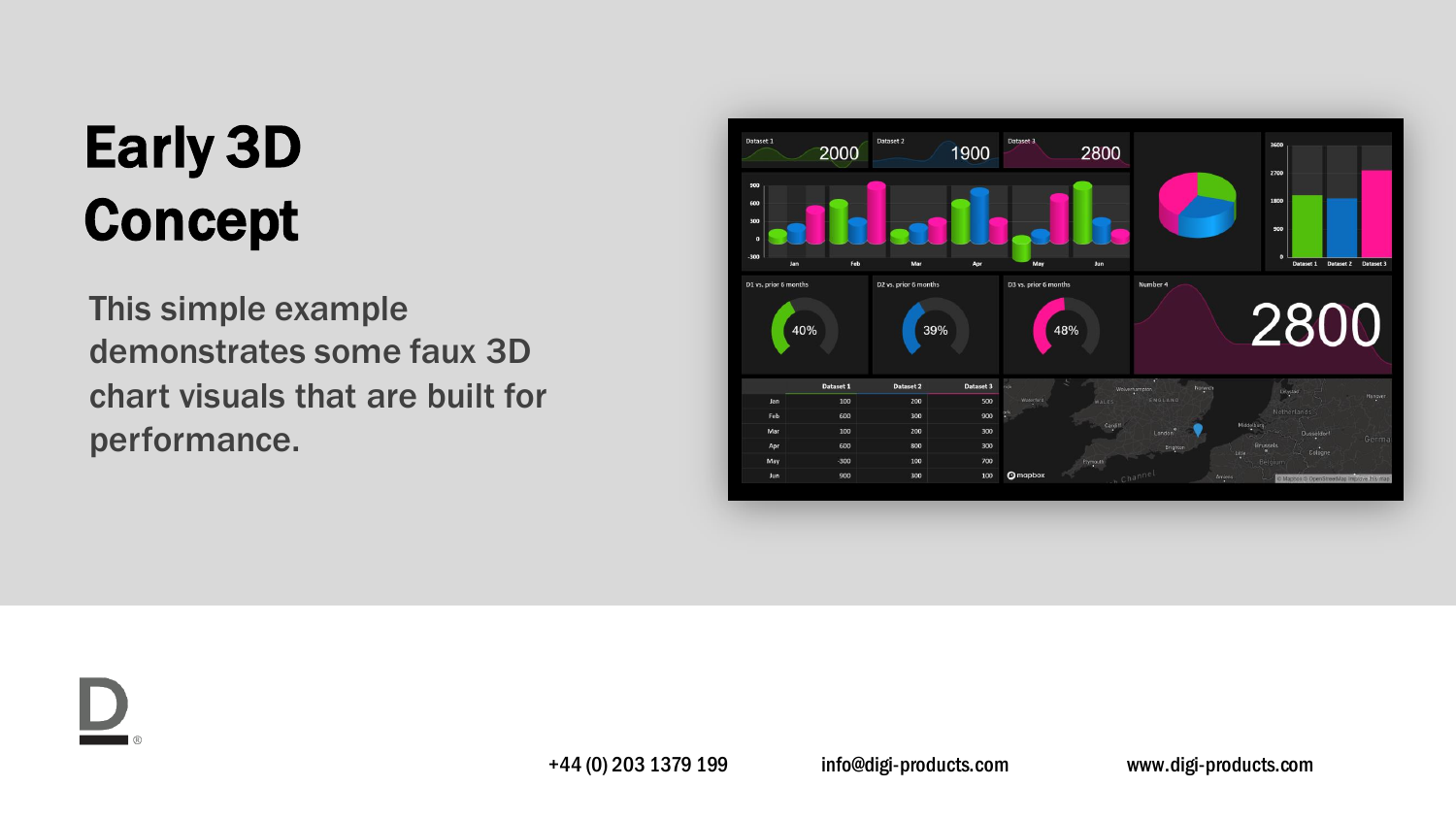## Real 3D Concept

A true 3D concept that allows you to interact with common chart visualisations like never before.

### [View example](https://www.digi-kpi.com/3d/)



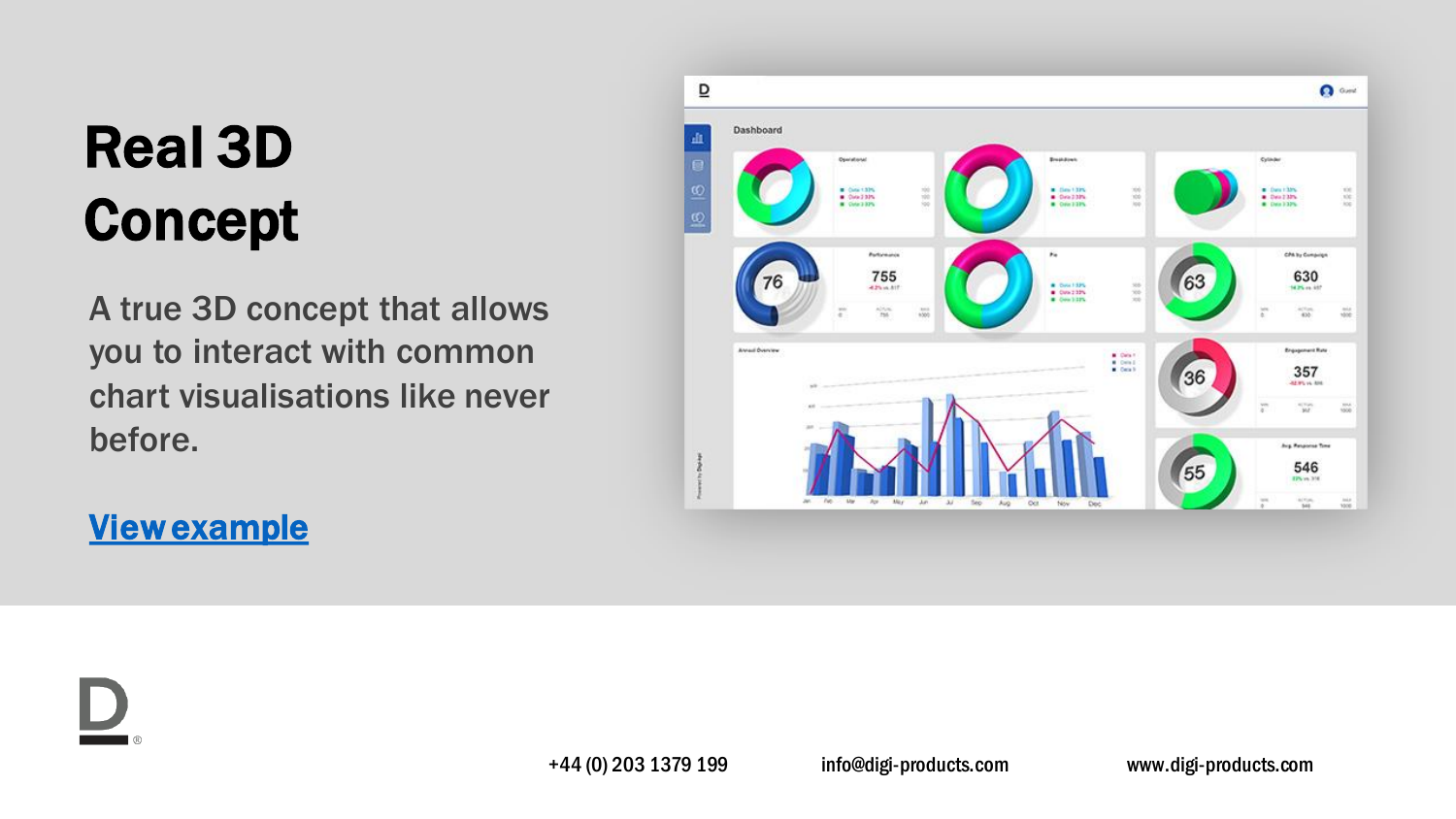### Balloon Concept

We love showing data in new and interesting ways, check out this example

[View example](https://www.digi-kpi.com/3d/page3_tester.asp) 



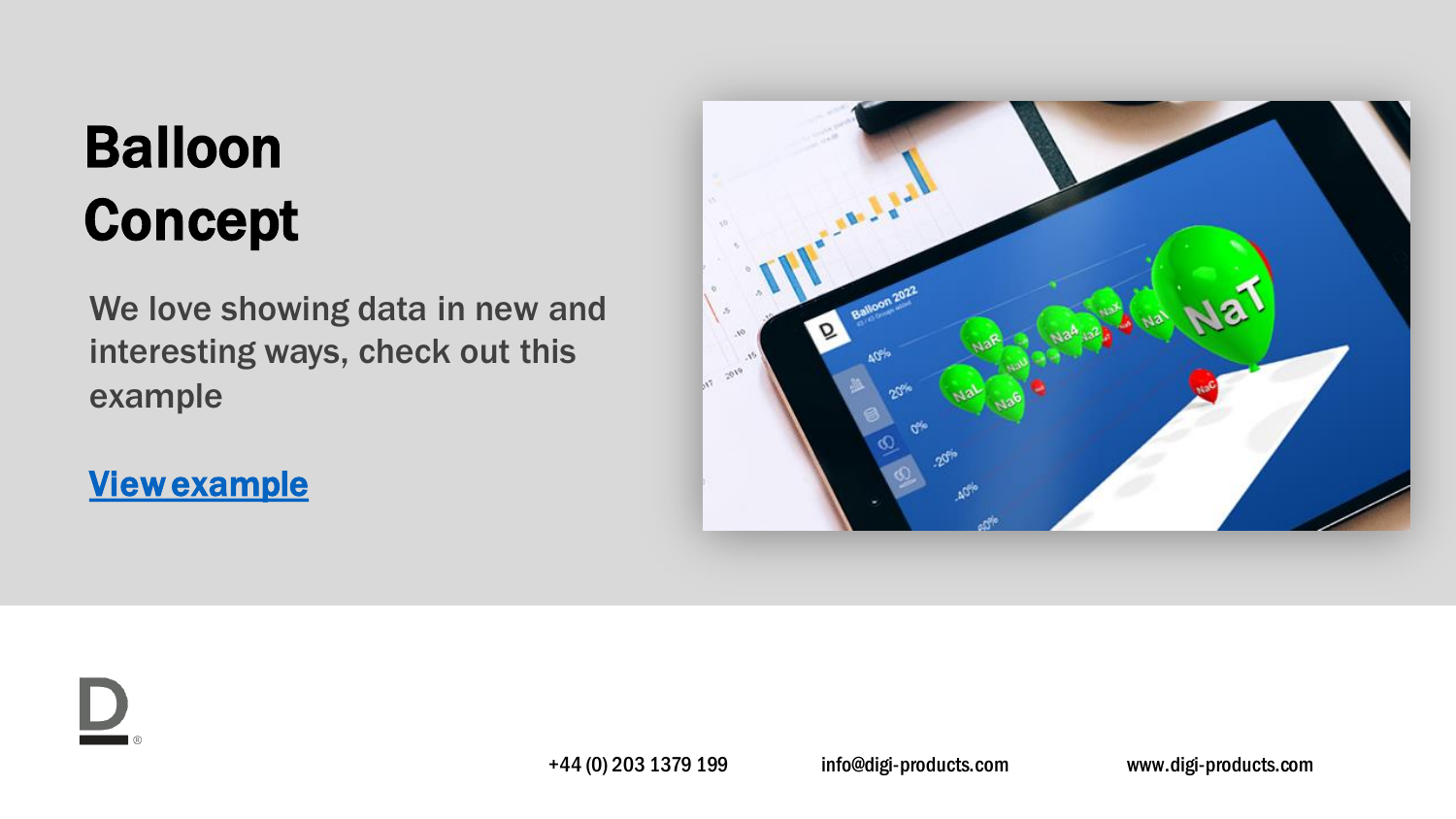### Video Performance Dashboard

An entire platform with integrated emailing, multilevel views, etc



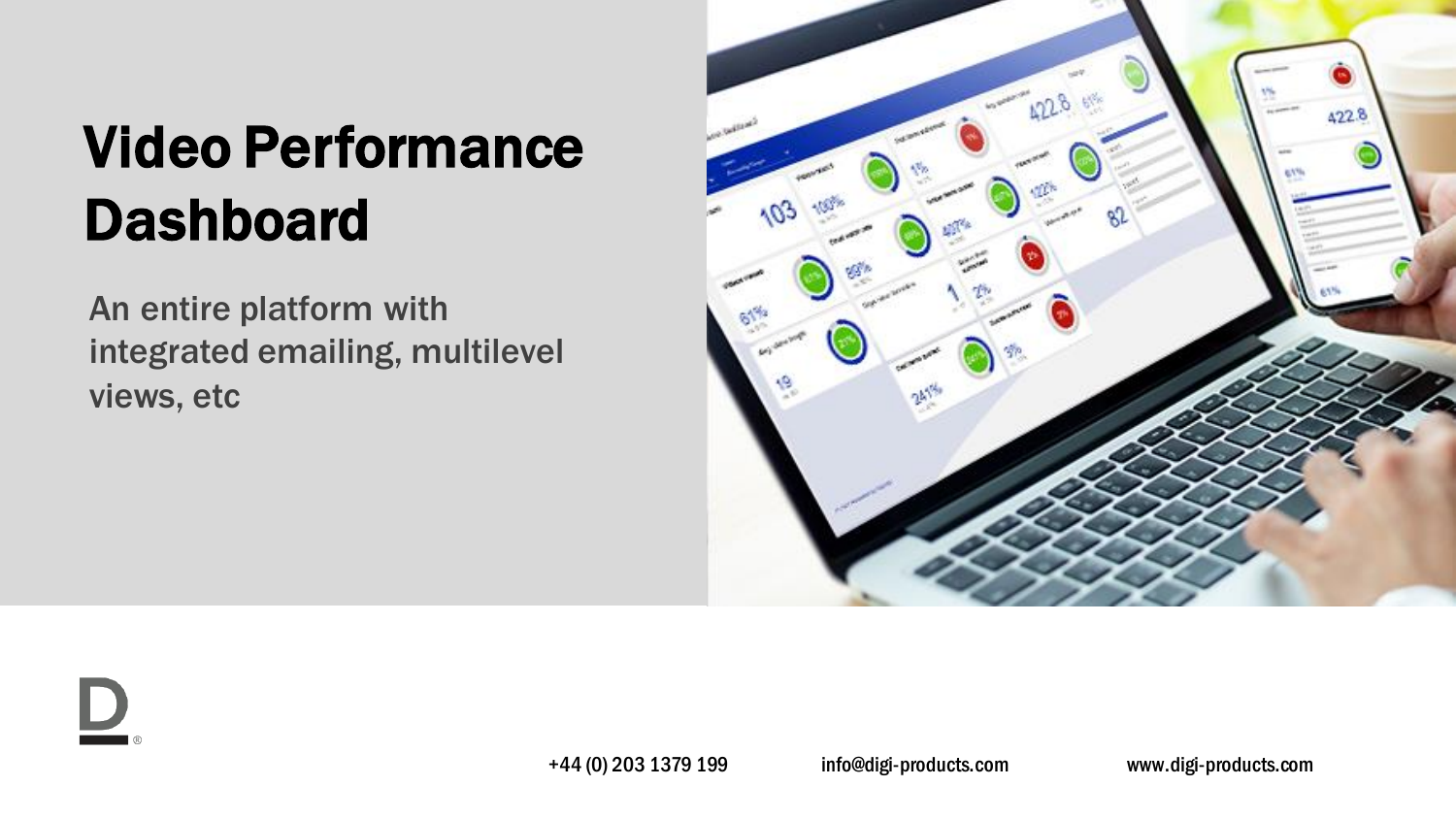### RIB Charters **Dashboard**

Monitor and compare performance of trips, fuel cost, passenger numbers all on one page.

### [View example](https://www.digi-kpi.com/avon/)



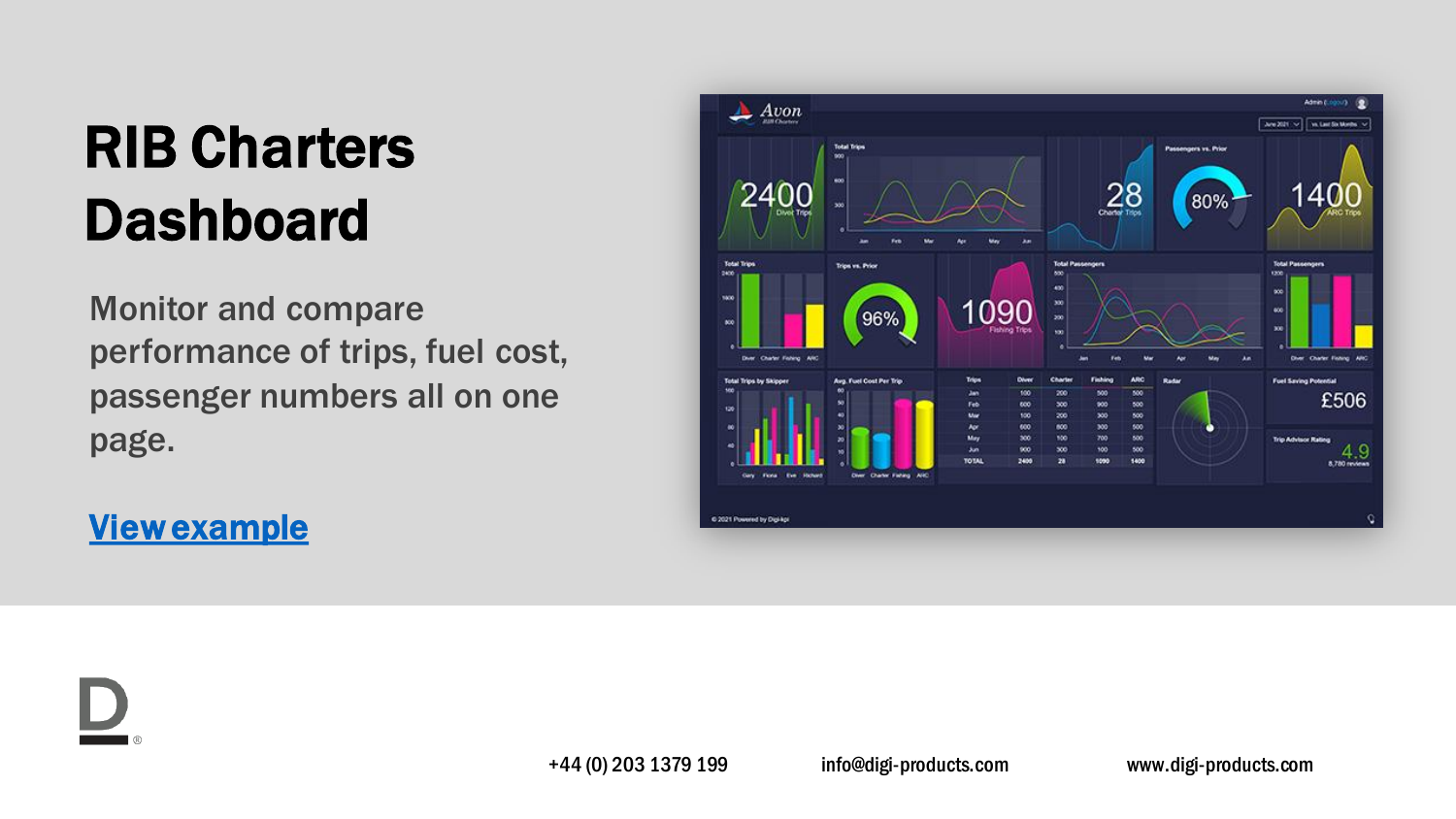### **Training** Dashboard

Monitor individual performance of individuals within your organisation.

| Individual Recommended Training<br><b>Morris WAN INSIGHT</b>                                                                 |                                           |                                         |                                    | Print   Hote   Looput<br>Data last updated on 05/01/2022 |
|------------------------------------------------------------------------------------------------------------------------------|-------------------------------------------|-----------------------------------------|------------------------------------|----------------------------------------------------------|
| Home   2021 Training Days   Training Reformance   Individual Recommended Training                                            |                                           |                                         |                                    |                                                          |
| <b>SEARCH GLOUP TRANSVERSE</b><br>Alley Robert Committee of                                                                  |                                           |                                         |                                    |                                                          |
| Certification Status<br>Successfully completed Certification                                                                 |                                           |                                         |                                    |                                                          |
|                                                                                                                              |                                           |                                         |                                    |                                                          |
| Training Pathways                                                                                                            |                                           |                                         |                                    | Hole Detail                                              |
| <b>B</b> Completed <b>B</b> Rootest ChCompleted Schedmanns recommended EL Codonal                                            |                                           |                                         |                                    |                                                          |
| Technician Training pathway                                                                                                  | Senior Technician Training pathway        |                                         | Master Technician Training pathway |                                                          |
| <b>END To Noted</b><br><b><i><u>ESSENTE</u></i></b>                                                                          | --                                        |                                         |                                    |                                                          |
| <b>Warranty and Roach</b><br><b>Colorado Professor Andre</b><br>Online Procedures for<br>and Ding Tach<br><b>Scillablene</b> | <b>TANK</b><br>---                        |                                         | <b>Milliane Stewarts</b>           | Clinum Control                                           |
| <b>THE CAR</b>                                                                                                               | Pan Section Separate<br>The most designed |                                         | Electricity<br>wise Card           |                                                          |
| ----<br><b>Driver Assistance</b><br><b>BROK Group Craftre</b><br><b>Rystans</b><br><b>Sechaeology</b>                        | <b>Contractor</b>                         | <b>Advertised Chessin</b><br>Technology | - 10                               |                                                          |
| Walterstown as Black<br>As Conditioning and                                                                                  | <b>BINK Electric and</b>                  |                                         | <b>See Publicate</b>               |                                                          |